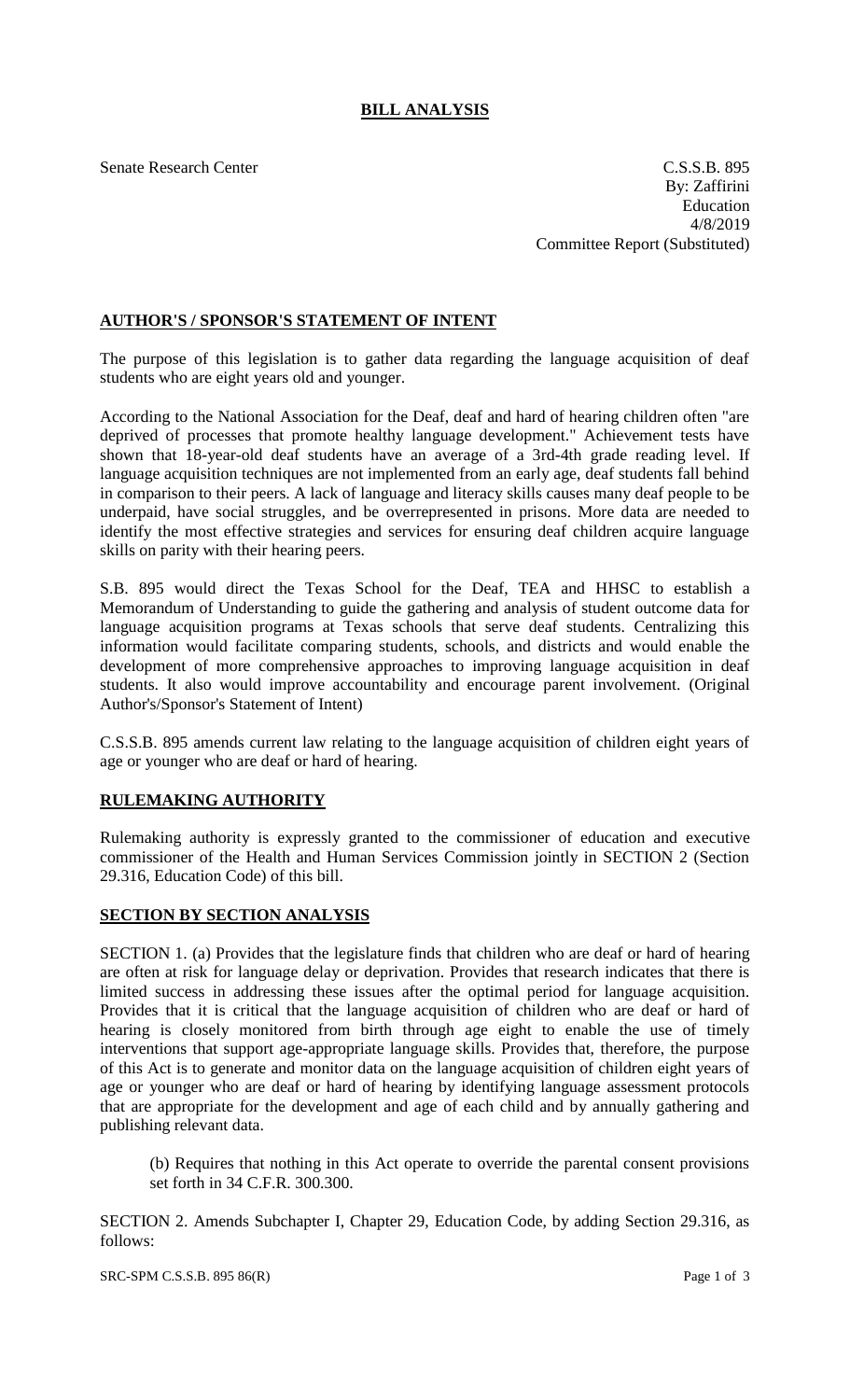Sec. 29.316. LANGUAGE ACQUISITION. (a) Defines "center" as the Educational Resource Center on Deafness at the Texas School for the Deaf (center), "division" as the Division for Early Childhood Intervention Services of the Health and Human Services Commission (division; HHSC), and "language acquisition" as expressive and receptive language acquisition and literacy development in English, American Sign Language, or both, or, if applicable, in another language primarily used by a child's parent or guardian, and is separate from any modality used to communicate in the applicable language or languages.

(b) Requires the commissioner of education and the executive commissioner of HHSC (commissioner; executive commissioner) jointly to ensure that the language acquisition of each child eight years of age or younger who is deaf or hard of hearing is regularly assessed using a tool or assessment determined to be valid and reliable as provided by Subsection (e).

(c) Requires the Texas Education Agency (TEA), the division, and the center jointly, not later than August 31 of each year, to prepare and post on TEA's, the division's, and the center's respective Internet websites a report on the language acquisition of children eight years of age or younger who are deaf or hard of hearing. Requires the report to:

(1) include:

(A) existing data reported in compliance with federal law regarding children with disabilities; and

(B) information relating to the language acquisition of children who are deaf or hard of hearing and also have other disabilities;

(2) state for each child:

(A) the instructional arrangement used with the child, as described by Section 42.151 (Special Education), including the time the child spends in a mainstream instructional arrangement;

(B) the specific language acquisition services provided to the child, including:

(i) the time spent providing those services; and

(ii) a description of any hearing amplification used in the delivery of those services, including:

(a) the type of hearing amplification used;

(b) the period of time in which the child has had access to the hearing amplification; and

(c) the average amount of time the child uses the hearing amplification each day;

(C) the tools or assessments used to assess the child's language acquisition and the results obtained;

(D) the preferred unique communication mode used by the child at home; and

(E) the child's age, race, and gender, the age at which the child was identified as being deaf or hard of hearing, and any other relevant